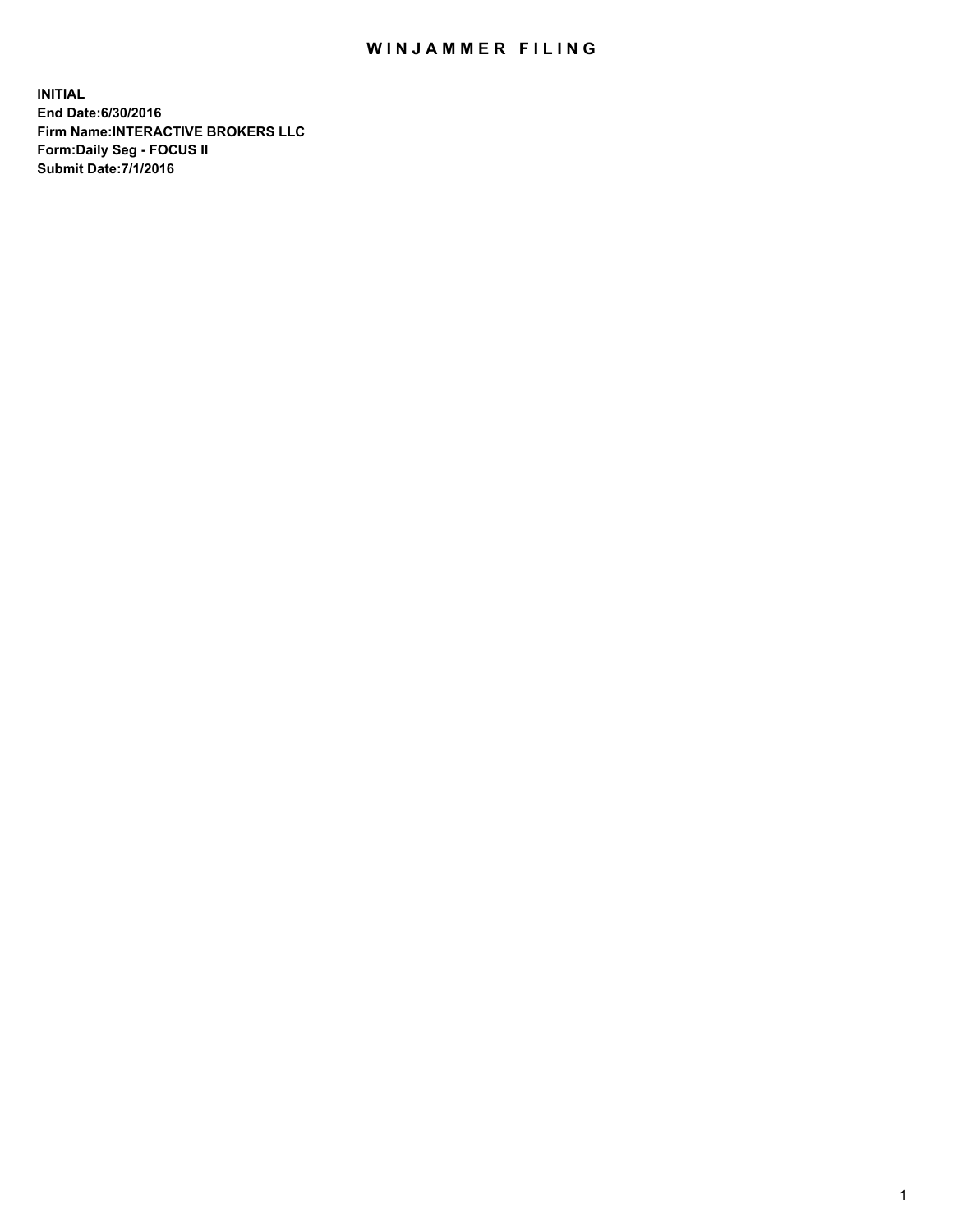## **INITIAL End Date:6/30/2016 Firm Name:INTERACTIVE BROKERS LLC Form:Daily Seg - FOCUS II Submit Date:7/1/2016 Daily Segregation - Cover Page**

| Name of Company<br><b>Contact Name</b><br><b>Contact Phone Number</b><br><b>Contact Email Address</b>                                                                                                                                                                                                                          | <b>INTERACTIVE BROKERS LLC</b><br>James Menicucci<br>203-618-8085<br>jmenicucci@interactivebrokers.c<br>om |
|--------------------------------------------------------------------------------------------------------------------------------------------------------------------------------------------------------------------------------------------------------------------------------------------------------------------------------|------------------------------------------------------------------------------------------------------------|
| FCM's Customer Segregated Funds Residual Interest Target (choose one):<br>a. Minimum dollar amount: ; or<br>b. Minimum percentage of customer segregated funds required:% ; or<br>c. Dollar amount range between: and; or<br>d. Percentage range of customer segregated funds required between:% and%.                         | $\overline{\mathbf{0}}$<br>0<br>155,000,000 245,000,000<br>0 <sub>0</sub>                                  |
| FCM's Customer Secured Amount Funds Residual Interest Target (choose one):<br>a. Minimum dollar amount: ; or<br>b. Minimum percentage of customer secured funds required:%; or<br>c. Dollar amount range between: and; or<br>d. Percentage range of customer secured funds required between: % and %.                          | $\overline{\mathbf{0}}$<br>0<br>80,000,000 120,000,000<br>0 <sub>0</sub>                                   |
| FCM's Cleared Swaps Customer Collateral Residual Interest Target (choose one):<br>a. Minimum dollar amount: ; or<br>b. Minimum percentage of cleared swaps customer collateral required:% ; or<br>c. Dollar amount range between: and; or<br>d. Percentage range of cleared swaps customer collateral required between:% and%. | $\overline{\mathbf{0}}$<br>$\overline{\mathbf{0}}$<br>0 <sub>0</sub><br>0 <sub>0</sub>                     |

Attach supporting documents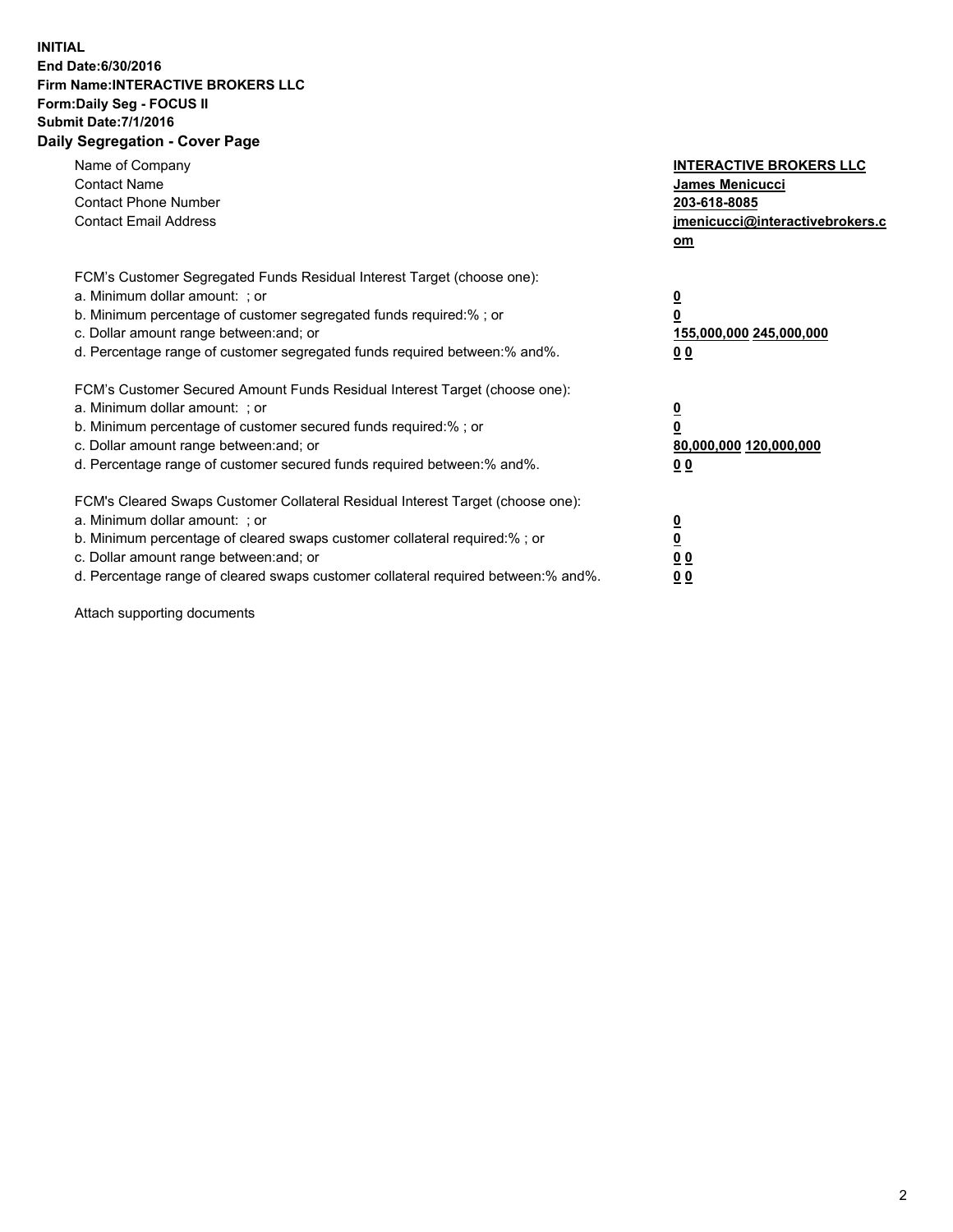## **INITIAL End Date:6/30/2016 Firm Name:INTERACTIVE BROKERS LLC Form:Daily Seg - FOCUS II Submit Date:7/1/2016 Daily Segregation - Secured Amounts**

| Dany Ocgregation - Oceanea Annoanta                                                         |                                                                                    |
|---------------------------------------------------------------------------------------------|------------------------------------------------------------------------------------|
| Foreign Futures and Foreign Options Secured Amounts                                         |                                                                                    |
| Amount required to be set aside pursuant to law, rule or regulation of a foreign            | $0$ [7305]                                                                         |
| government or a rule of a self-regulatory organization authorized thereunder                |                                                                                    |
| Net ledger balance - Foreign Futures and Foreign Option Trading - All Customers             |                                                                                    |
| A. Cash                                                                                     | 321,014,284 [7315]                                                                 |
| B. Securities (at market)                                                                   | $0$ [7317]                                                                         |
| Net unrealized profit (loss) in open futures contracts traded on a foreign board of trade   | 10,972,498 [7325]                                                                  |
| Exchange traded options                                                                     |                                                                                    |
| a. Market value of open option contracts purchased on a foreign board of trade              | 142,512 [7335]                                                                     |
| b. Market value of open contracts granted (sold) on a foreign board of trade                | <u>-114,843</u> [7337]                                                             |
| Net equity (deficit) (add lines 1.2. and 3.)                                                | 332,014,451 [7345]                                                                 |
| Account liquidating to a deficit and account with a debit balances - gross amount           | 71,981 [7351]                                                                      |
| Less: amount offset by customer owned securities                                            | 0 [7352] 71,981 [7354]                                                             |
| Amount required to be set aside as the secured amount - Net Liquidating Equity              | 332,086,432 [7355]                                                                 |
| Method (add lines 4 and 5)                                                                  |                                                                                    |
| Greater of amount required to be set aside pursuant to foreign jurisdiction (above) or line | 332,086,432 [7360]                                                                 |
| 6.                                                                                          |                                                                                    |
| FUNDS DEPOSITED IN SEPARATE REGULATION 30.7 ACCOUNTS                                        |                                                                                    |
| Cash in banks                                                                               |                                                                                    |
| A. Banks located in the United States                                                       | 10,700,000 [7500]                                                                  |
| B. Other banks qualified under Regulation 30.7                                              | 0 [7520] 10,700,000 [7530]                                                         |
| Securities                                                                                  |                                                                                    |
| A. In safekeeping with banks located in the United States                                   | 369,297,020 [7540]                                                                 |
| B. In safekeeping with other banks qualified under Regulation 30.7                          | 0 [7560] 369,297,020 [7570]                                                        |
| Equities with registered futures commission merchants                                       |                                                                                    |
| A. Cash                                                                                     | $0$ [7580]                                                                         |
| <b>B.</b> Securities                                                                        | $0$ [7590]                                                                         |
| C. Unrealized gain (loss) on open futures contracts                                         | $0$ [7600]                                                                         |
| D. Value of long option contracts                                                           | $0$ [7610]                                                                         |
| E. Value of short option contracts                                                          | 0 [7615] 0 [7620]                                                                  |
| Amounts held by clearing organizations of foreign boards of trade                           |                                                                                    |
| A. Cash                                                                                     | $0$ [7640]                                                                         |
| <b>B.</b> Securities                                                                        | $0$ [7650]                                                                         |
| C. Amount due to (from) clearing organization - daily variation                             | $0$ [7660]                                                                         |
| D. Value of long option contracts                                                           | $0$ [7670]                                                                         |
| E. Value of short option contracts                                                          | 0 [7675] 0 [7680]                                                                  |
| Amounts held by members of foreign boards of trade                                          |                                                                                    |
| A. Cash                                                                                     | 62,696,942 [7700]                                                                  |
| <b>B.</b> Securities                                                                        | $0$ [7710]                                                                         |
| C. Unrealized gain (loss) on open futures contracts                                         | 11,377,909 [7720]                                                                  |
| D. Value of long option contracts                                                           | 142,512 [7730]                                                                     |
| E. Value of short option contracts                                                          | -114,843 [7735] 74,102,520 [7740]                                                  |
| Amounts with other depositories designated by a foreign board of trade                      | 0 [7760]                                                                           |
| Segregated funds on hand                                                                    | $0$ [7765]                                                                         |
| Total funds in separate section 30.7 accounts                                               | 454,099,540 [7770]                                                                 |
| Excess (deficiency) Set Aside for Secured Amount (subtract line 7 Secured Statement         | 122,013,108 [7380]                                                                 |
| Page 1 from Line 8)                                                                         |                                                                                    |
| Management Target Amount for Excess funds in separate section 30.7 accounts                 | 80,000,000 [7780]                                                                  |
|                                                                                             | 42,013,108 [7785]                                                                  |
|                                                                                             | Excess (deficiency) funds in separate 30.7 accounts over (under) Management Target |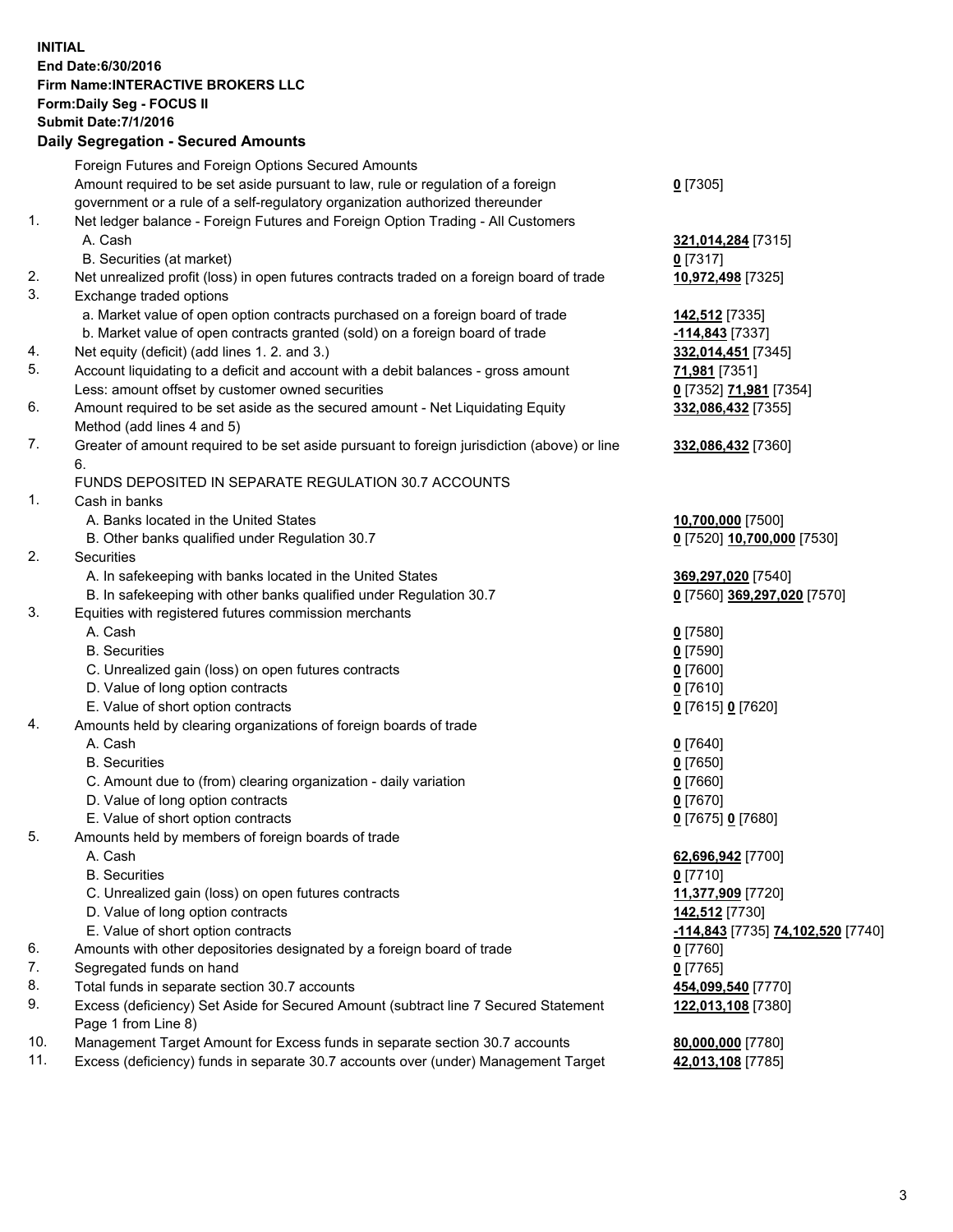**INITIAL End Date:6/30/2016 Firm Name:INTERACTIVE BROKERS LLC Form:Daily Seg - FOCUS II Submit Date:7/1/2016 Daily Segregation - Segregation Statement** SEGREGATION REQUIREMENTS(Section 4d(2) of the CEAct) 1. Net ledger balance A. Cash **2,923,113,030** [7010] B. Securities (at market) **0** [7020] 2. Net unrealized profit (loss) in open futures contracts traded on a contract market **-15,305,823** [7030] 3. Exchange traded options A. Add market value of open option contracts purchased on a contract market **134,144,237** [7032] B. Deduct market value of open option contracts granted (sold) on a contract market **-200,099,886** [7033] 4. Net equity (deficit) (add lines 1, 2 and 3) **2,841,851,558** [7040] 5. Accounts liquidating to a deficit and accounts with debit balances - gross amount **58,285** [7045] Less: amount offset by customer securities **0** [7047] **58,285** [7050] 6. Amount required to be segregated (add lines 4 and 5) **2,841,909,843** [7060] FUNDS IN SEGREGATED ACCOUNTS 7. Deposited in segregated funds bank accounts A. Cash **191,987,403** [7070] B. Securities representing investments of customers' funds (at market) **1,871,417,410** [7080] C. Securities held for particular customers or option customers in lieu of cash (at market) **0** [7090] 8. Margins on deposit with derivatives clearing organizations of contract markets A. Cash **92,046,803** [7100] B. Securities representing investments of customers' funds (at market) **992,262,981** [7110] C. Securities held for particular customers or option customers in lieu of cash (at market) **0** [7120] 9. Net settlement from (to) derivatives clearing organizations of contract markets **-30,867,586** [7130] 10. Exchange traded options A. Value of open long option contracts **134,150,539** [7132] B. Value of open short option contracts **-200,106,133** [7133] 11. Net equities with other FCMs A. Net liquidating equity **0** [7140] B. Securities representing investments of customers' funds (at market) **0** [7160] C. Securities held for particular customers or option customers in lieu of cash (at market) **0** [7170] 12. Segregated funds on hand **0** [7150] 13. Total amount in segregation (add lines 7 through 12) **3,050,891,417** [7180] 14. Excess (deficiency) funds in segregation (subtract line 6 from line 13) **208,981,574** [7190] 15. Management Target Amount for Excess funds in segregation **155,000,000** [7194] 16. Excess (deficiency) funds in segregation over (under) Management Target Amount **53,981,574** [7198]

Excess